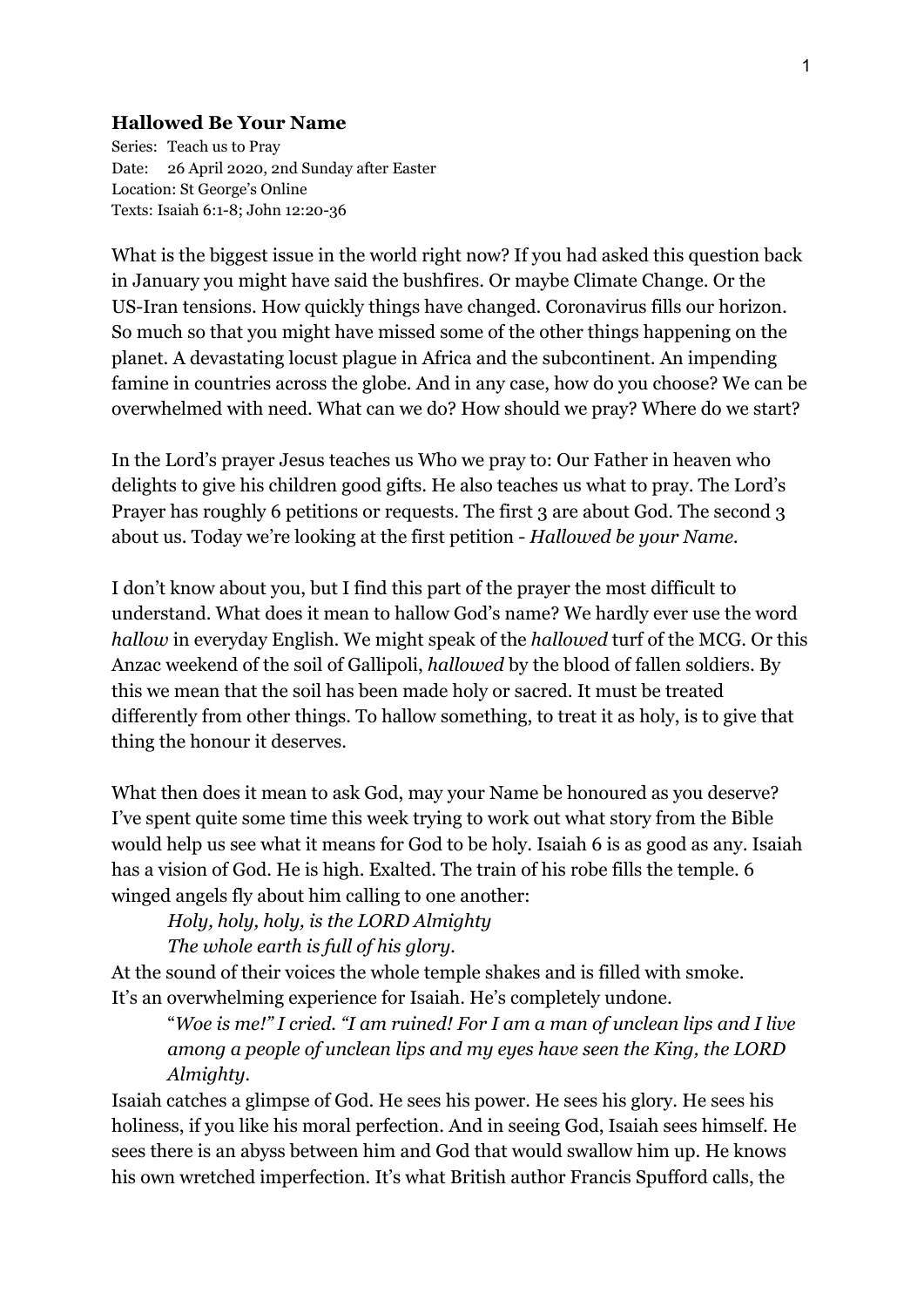human propensity to stuff things up. So often that comes out in what we say. Not only do we fail to honour God. We also dishonour those made in his image. And Isaiah knows it's not just an individual problem, it's also a corporate problem. Maybe you know that in your own life only too well.

If God's holiness highlights just how unholy we are, why on earth would Jesus tell us to pray this, and as the first thing to pray?! Is God like some narcissistic world leaders who need to be constantly told how good they are and who insist on everything being about them?

We find the answer to these 2 questions if we look at the place where God's holiness, his power, his glory are most clearly displayed. Where is that place? Jesus tells us in John 12. Jesus says,

"Now my heart is troubled, and what shall I say? 'Father, save me from this hour'? No, it was for this very reason I came to this hour. 28 Father, glorify your name!"

Then a voice came from heaven, "I have glorified it, and will glorify it again." The hour is Jesus' death. This is where the Father's Name is glorified. As Jesus says in the next chapter, "Now is the Son of Man glorified and God is glorified in him."<sup>1</sup> Here, in the shame and humiliation of the cross we see God's glory on display. Because his glory is to forgive the unworthy. His holiness is to wash the unclean. Even you and me. This is why the angel could say to Isaiah - your guilt is taken away and your sin is atoned for. The cross is where the Father's name is hallowed on earth as it is in heaven.

God is not a narcissist who pushes himself up by putting others down. He shows his glory by going to the depths to bring us up. He shows his glory by taking our humiliation upon himself that we might share in his glory.

And it is here, in his being lifted up on the cross, that Jesus says he will draw all people to himself. By his cross Jesus washes us clean. He brings us home. So as we kneel before the cross our hearts are lifted to honour and praise him. In honouring him we honour the Father. It's this Name, not another. He's our lover who has given his life that we might be his. He doesn't want us to give our hearts to someone or something else.

The prayer, *hallowed be your Name*, in fact is an invitation for us, like Isaiah, to enter the throne room. We can stand there by his grace. We can delight in his holiness because with his holy blood he has purchased our forgiveness. The prayer, *hallowed be your Name*, is an invitation for us to worship. To praise the Name. It's

<sup>1</sup> John 13.31